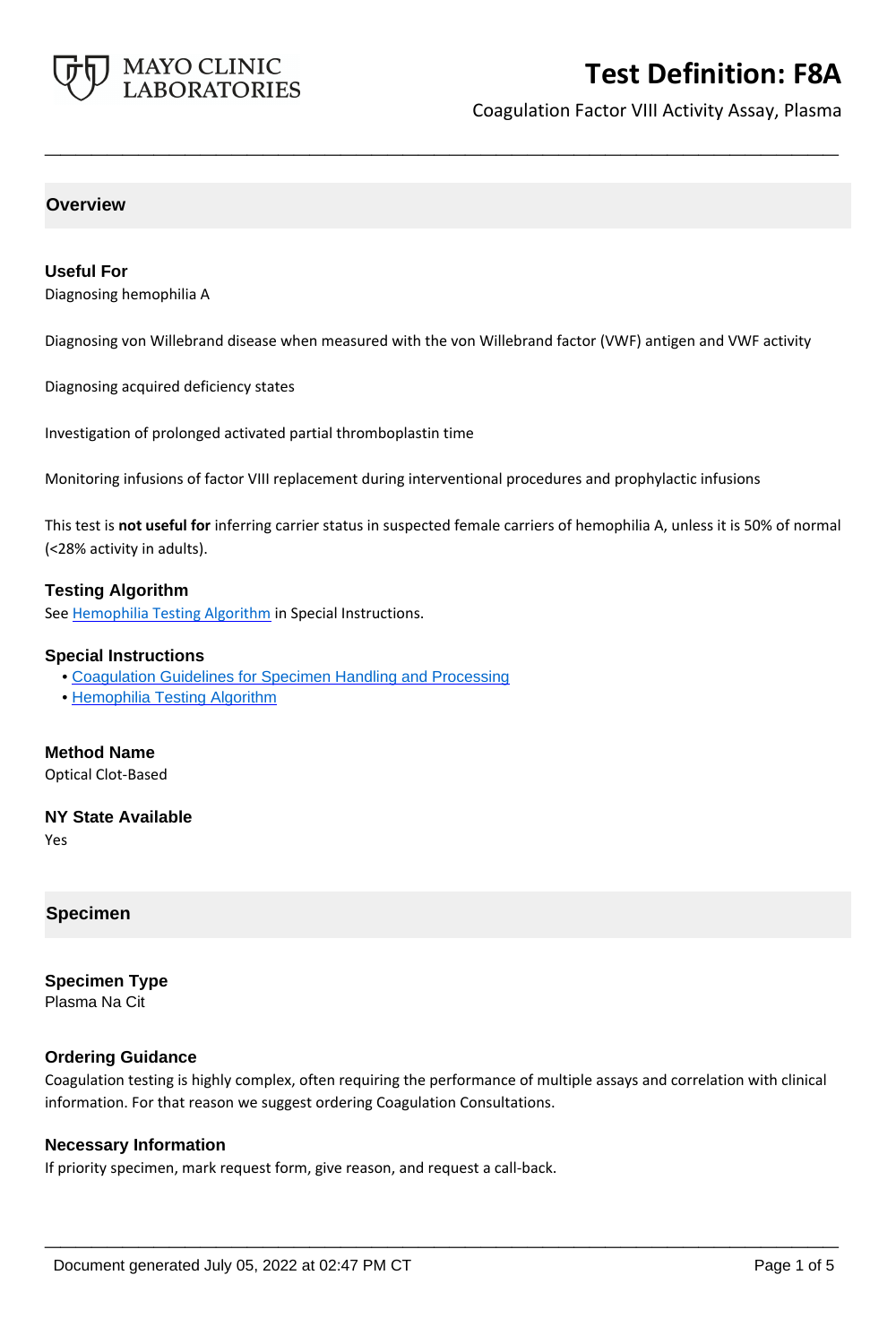

Coagulation Factor VIII Activity Assay, Plasma

# **Specimen Required**

**Specimen Type:** Platelet-poor plasma

**Patient Preparation:** Patient must not be receiving Coumadin (warfarin) or heparin therapy.

**Collection Container/Tube:** Light-blue top (3.2% sodium citrate)

**Submission Container/Tube:** Plastic vial

## **Specimen Volume:** 1 mL

### **Collection Instructions:**

- 1. Specimen must be collected prior to factor replacement therapy.
- 2. For complete instructions, see [Coagulation Guidelines for Specimen Handling and Processing](https://www.mayocliniclabs.com/it-mmfiles/Coagulation_Studies.pdf) in Special Instructions.

**\_\_\_\_\_\_\_\_\_\_\_\_\_\_\_\_\_\_\_\_\_\_\_\_\_\_\_\_\_\_\_\_\_\_\_\_\_\_\_\_\_\_\_\_\_\_\_\_\_\_\_**

- 3. Centrifuge, transfer all plasma into a plastic vial, and centrifuge plasma again.
- 4. Aliquot plasma into a plastic vial leaving 0.25 mL in the bottom of centrifuged vial.
- 5. Freeze plasma immediately (no longer than 4 hours after collection) at -20 degrees C or, ideally, < or =-40 degrees C.

# **Additional Information:**

- 1. Double-centrifuged specimen is critical for accurate results as platelet contamination may cause spurious results.
- 2. Each coagulation assay requested should have its own vial.

## **Forms**

If not ordering electronically, complete, print, and send a [Coagulation Test Request](https://www.mayocliniclabs.com/it-mmfiles/coagulation-test-request-form.pdf) (T753) with the specimen.

# **Specimen Minimum Volume**

0.5 mL

## **Reject Due To**

| Gross hemolysis | Reject |
|-----------------|--------|
| Gross lipemia   | Reject |
| Gross icterus   | Reject |

# **Specimen Stability Information**

| <b>Specimen Type</b> | <b>Temperature</b>        | <b>Time</b> | <b>Special Container</b> |
|----------------------|---------------------------|-------------|--------------------------|
| Plasma Na Cit        | <b>Frozen (preferred)</b> | 14 days     |                          |

# **Clinical & Interpretive**

# **Clinical Information**

Factor VIII is synthesized in the liver and, perhaps, in other tissues. It is a coagulation cofactor that circulates bound to von Willebrand factor and is part of the intrinsic coagulation pathway. The biological half-life is 9 to 18 hours (average is 12 hours).

Congenital factor VIII deficiency is the cause of hemophilia A, which has an incidence of 1 in 10,000 and is inherited in a recessive sex-linked manner on the X chromosome. Severe deficiency (<1%) characteristically demonstrates as hemarthrosis, deep-tissue bleeding, excessive bleeding with trauma, and ecchymoses.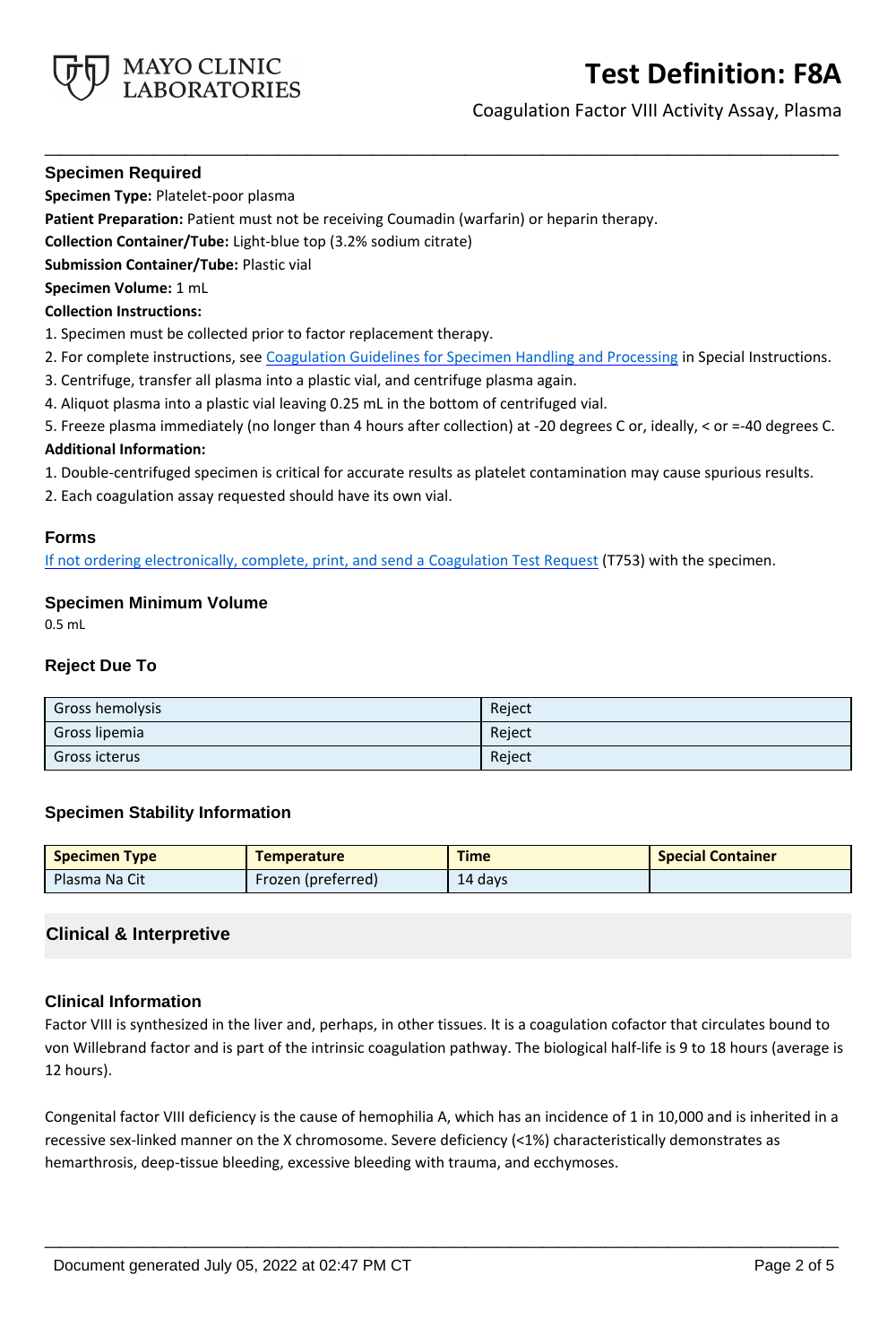

Coagulation Factor VIII Activity Assay, Plasma

Factor VIII may be decreased in von Willebrand disease. Acquired deficiency states also occur.

Antibodies specific for factor VIII are the most commonly occurring specific inhibitors of coagulation factors and can produce serious bleeding disorders (acquired hemophilia).

**\_\_\_\_\_\_\_\_\_\_\_\_\_\_\_\_\_\_\_\_\_\_\_\_\_\_\_\_\_\_\_\_\_\_\_\_\_\_\_\_\_\_\_\_\_\_\_\_\_\_\_**

Spuriously decreased results may occur as factor VIII is highly susceptible to proteolytic inactivation.

## **Reference Values**

Adults: 55-200%

Normal, full-term newborn infants or healthy premature infants typically have levels greater than or equal to 40%.\* \*See Pediatric Hemostasis References in [Coagulation Guidelines for Specimen Handling and Processing](https://www.mayocliniclabs.com/it-mmfiles/Coagulation_Studies.pdf) in Special Instructions.

#### **Interpretation**

Mild hemophilia A: 5% to 50% activity

Moderate hemophilia A: 1% to 5% activity

Severe hemophilia A: <1% activity

Congenital deficiency may also occur in combined association with factor V deficiency.

Liver disease usually causes an increase of factor VIII activity.

Acquired deficiencies of factor VIII have been associated with myeloproliferative or lymphoproliferative disorders (acquired von Willebrand disease: VWD), inhibitors of factor VIII (autoantibodies, postpartum conditions, etc), and intravascular coagulation and fibrinolysis.

Levels may be decreased with von Willebrand factor in VWD.

### **Cautions**

Factor VIII is a labile protein. Improper handling of a specimen may give a false result.

Factor VIII is highly susceptible to proteolytic inactivation, with the potential for spuriously decreased assay results. Normal results can be regarded as reliable, but decreased results need to be correlated with other clinical and laboratory information. Repeat testing may be necessary.

Factor VIII activity in frozen-thawed plasma specimens may be 10% to 20% lower than if assayed in fresh specimens, even under optimum conditions of processing and transportation, and may be even lower if these conditions are suboptimal.

Factor VIII activity rises in response to a number of factors, including pregnancy, estrogen therapy, stress, disease, etc.

Once artefactual reduction in FVIII is excluded, it is important to measure von Willebrand factor (VWF) levels to ensure that the patient does not have von Willebrand disease.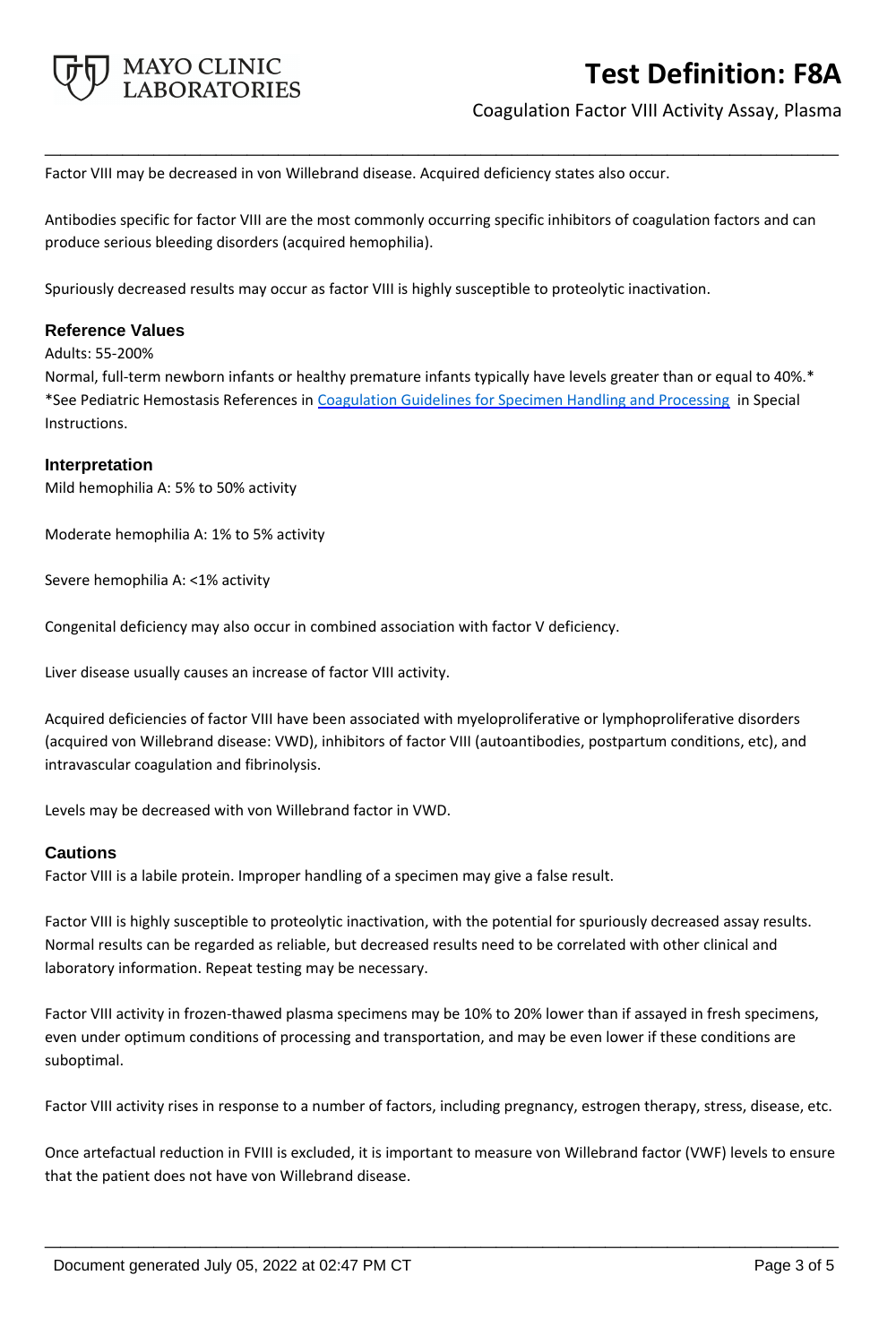

Coagulation Factor VIII Activity Assay, Plasma

## **Clinical Reference**

1. Spreafico M, Peyvandi F: Combined FV and FVIII deficiency. Haemophilia. 2008 Nov;14(6):1201-1208

2. Barrowcliffe TW, Raut S, Sands D, Hubbard AR: Coagulation and chromogenic assays of factor VIII activity: general

**\_\_\_\_\_\_\_\_\_\_\_\_\_\_\_\_\_\_\_\_\_\_\_\_\_\_\_\_\_\_\_\_\_\_\_\_\_\_\_\_\_\_\_\_\_\_\_\_\_\_\_**

aspects, standardization, and recommendations. Semin Thromb Hemost. 2002 Jun;28(3):247-256

3. Franchini M, Lippi G, Favaloro EJ: Acquired inhibitors of coagulation factors: part II. Semin Thromb Hemost. 2012 Jul;38(5):447-453

4. Carcao MD: The diagnosis and management of congenital hemophilia. Semin Thromb Hemost. 2012 Oct;38(7):727-734

# **Performance**

# **Method Description**

The factor VIII assay is performed on the Instrumentation Laboratory ACL TOP using the activated partial thromboplastin time (APTT) method and a factor-deficient substrate. Patient plasma is combined and incubated with a factor VIII-deficient substrate (normal plasma depleted of factor VIII by immunoadsorption) and an APTT reagent. After a specified incubation time, calcium is added to trigger the coagulation process in the mixture. Then the time to clot formation is measured optically at a wavelength of 671 nm. (Owen CA Jr, Bowie EJW, Thompson JH Jr: Diagnosis of Bleeding Disorders. 2nd ed. Little, Brown and Company; 1975; Meijer P, Verbruggen HW, Spannagi M: Clotting factors and inhibitors: Assays and interpretation. In: Kottke-Marchant K, ed. Laboratory Hematology Practice. Wiley Blackwell Publishing; 2012:435-446)

# **PDF Report**

No

**Day(s) Performed** Monday through Saturday

**Report Available** 1 to 3 days

**Specimen Retention Time** 7 days

**Performing Laboratory Location**

Rochester

# **Fees & Codes**

### **Fees**

- Authorized users can sign in to **Test Prices** for detailed fee information.
- Clients without access to Test Prices can contact [Customer Service](http://www.mayocliniclabs.com/customer-service/contacts.html) 24 hours a day, seven days a week.
- Prospective clients should contact their Regional Manager. For assistance, contact [Customer Service.](http://www.mayocliniclabs.com/customer-service/contacts.html)